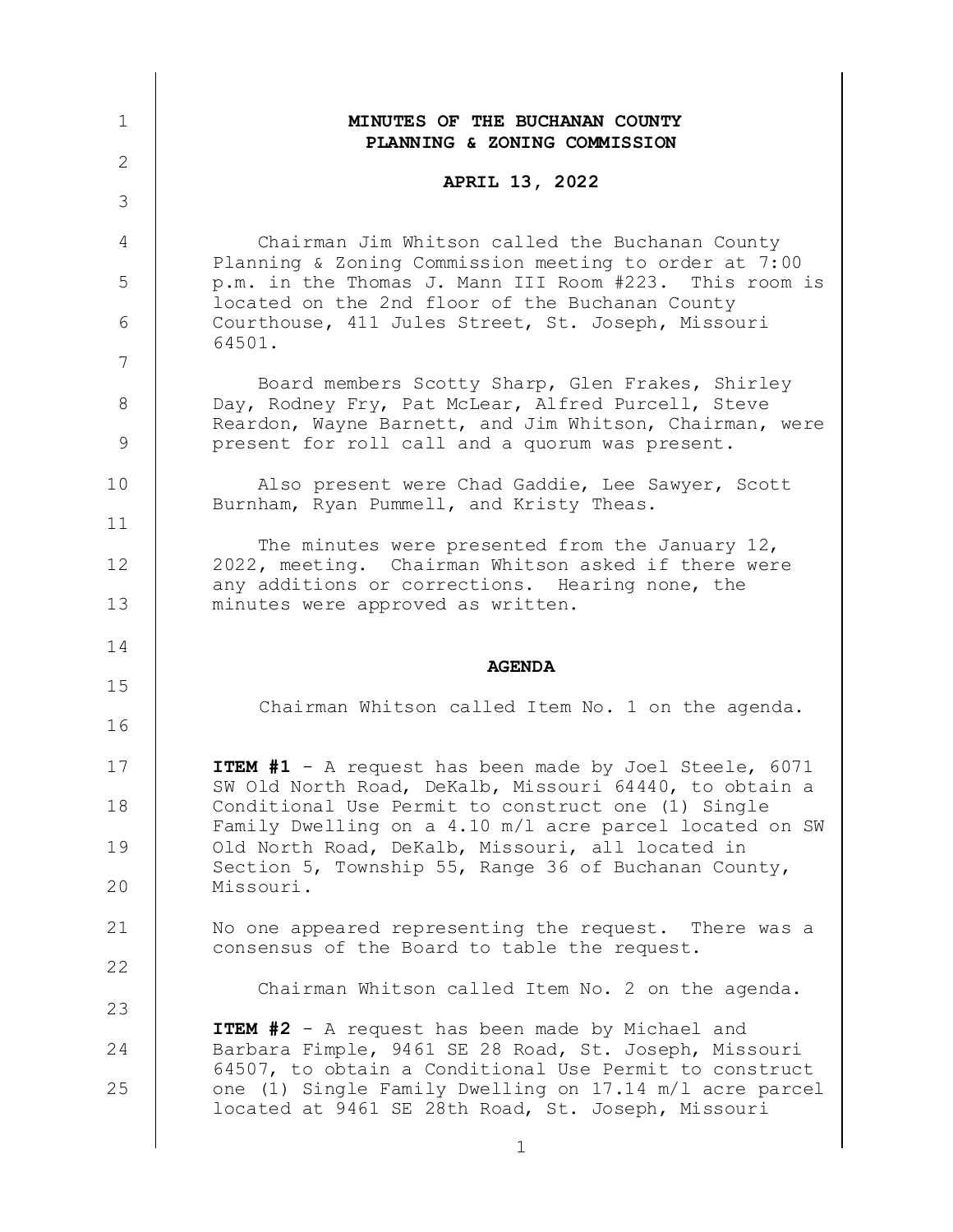MR. FIMPLE: When you're going down 28th, there on the left-hand side, it will be right there in MR. FRY: How far back on that land are you going to build? MR. FIMPLE: We talked to Ron -- I talked to Ron Hook and he said, well, we're putting it on top of the knob there and we won't need a tube or nothing, you know. It's right on top. MR. BARNETT: All right. MR. FIMPLE: Yeah, it will be on 28th. MR. BARNETT: Are you going to put a driveway on 28th? CHAIRMAN WHITSON: Yeah, we've got a map. Any questions from the commission? (Inaudible.) CHAIRMAN WHITSON: Okay. MR. FIMPLE: Roughly 2,300. UNIDENTIFIED AUDIENCE MEMBER: 2,300. CHAIRMAN WHITSON: How many square foot are you talking, do you know? Rough guess? MR. FIMPLE: Or ground, I mean. CHAIRMAN WHITSON: Okay. MR. FIMPLE: No, just -- just an old barn on this structure. CHAIRMAN WHITSON: Okay. But there's no other structures there? MR. FIMPLE: We own the 26 acres below it. CHAIRMAN WHITSON: A stick-built? Is your home on this location, too? MR. FIMPLE: No, a stick-built. CHAIRMAN WHITSON: -- a modular or --MR. FIMPLE: Yes. CHAIRMAN WHITSON: Okay. Is it going to be a stick-built house -- MR. FIMPLE: My son's going to build a house. CHAIRMAN WHITSON: Okay, what's your plans here? MR. FIMPLE: My name is Mike Fimple, 9603 Southeast 28th Road. CHAIRMAN WHITSON: Come forward and give your name and address for the record, please. MR. FIMPLE: Yes. CHAIRMAN WHITSON: Is someone here representing that request? Mike Fimple appeared and addressed the board and the following proceedings were had: 64507, all located in Section 15, Township 56, Range 35 of Buchanan County, Missouri. 1 2 3 4 5 6 7 8 9 10 11 12 13 14 15 16 17 18 19 20 21 22 23 24 25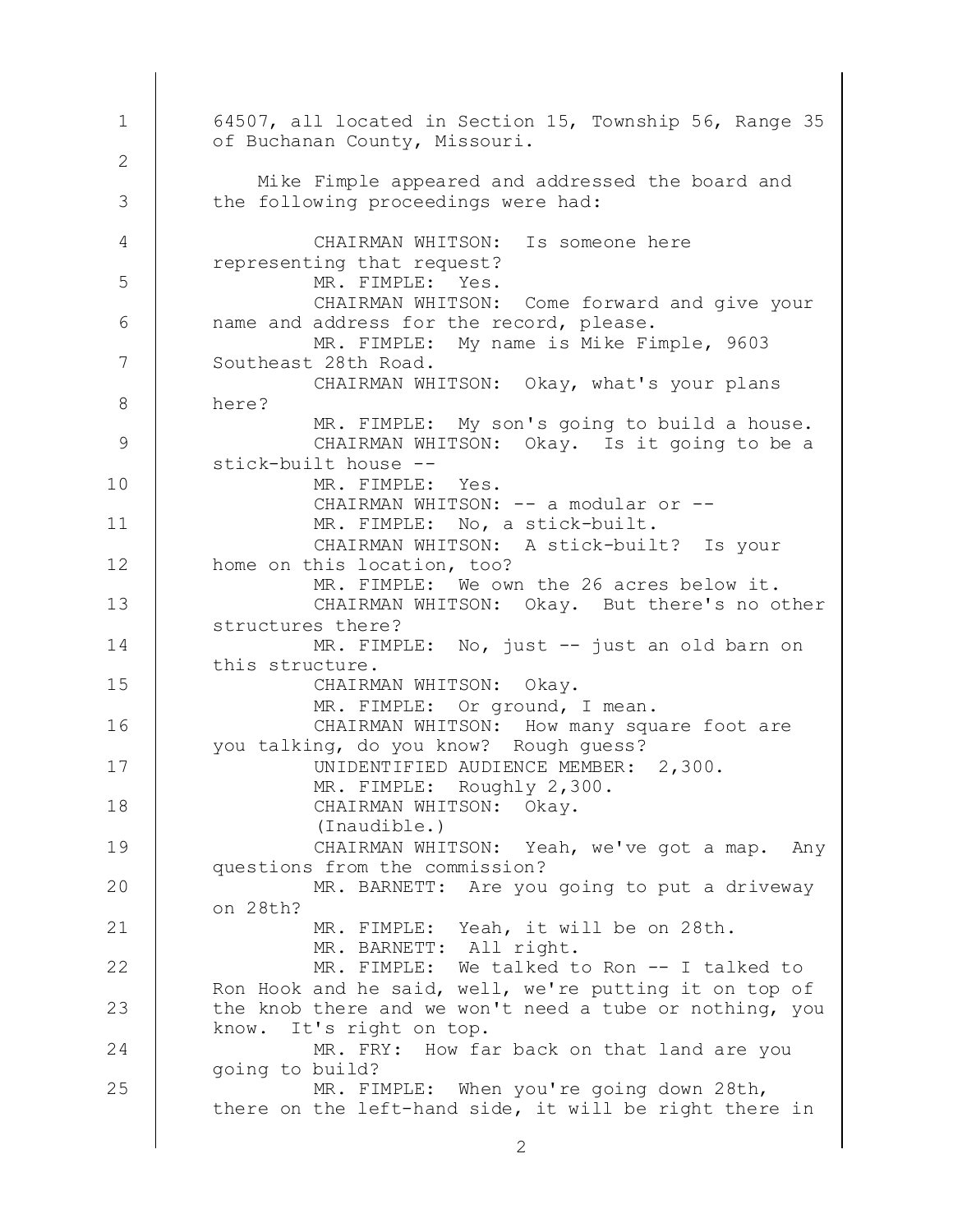MS. THEAS: And Jim Whitson? MR. REARDON: Yes, best use. MS. THEAS: Steve Reardon? MR. PURCELL: Yes, best use. MS. THEAS: Alfred Purcell? MR. McLEAR: Family member. MS. THEAS: Pat McLear? MR. FRY: Yes, best use. MS. THEAS: Rodney Fry? MS. DAY: Yes, best use. MS. THEAS: Shirley Day? MR. FRAKES: Yes, best use. MS. THEAS: Glen Frakes? MR. SHARP: Yes, best use. MS. THEAS: Scotty Sharp? MR. BARNETT: Yes, best use. MS. THEAS: Wayne Barnett? CHAIRMAN WHITSON: Seeing no opposition and no other questions, I will call the hearing closed. Call for roll. (No response.) CHAIRMAN WHITSON: Is anyone here in opposition to this request? (No response.) CHAIRMAN WHITSON: Any other questions? MR. McLEAR: Okay. MR. FIMPLE: This is on me. That's pasture and this is pasture. This is where my home is. MR. McLEAR: What's this here side? MR. FIMPLE: This -- This is a hay field. These are all terraces. MR. McLEAR: Yeah. MR. FIMPLE: On that side, no. Now, on the other side of the -- over here? MR. McLEAR: Yeah, I'm looking at this and, you know, it's kind of grainy. Are those old terraces up here? CHAIRMAN WHITSON: Any other questions from the commission? MR. FIMPLE: Yeah, right at the property line. Just back a little bit. MR. REARDON: Right at the property line there. MR. FIMPLE: Yeah, it actually will be --MR. REARDON: So it will be closer to your property is what you're saying; right? MR. FIMPLE: Pasture. MR. FRY: What's that being used for now? the south, southeast corner. Let's see. 28th -- It would be right here. 1 2 3 4 5 6 7 8 9 10 11 12 13 14 15 16 17 18 19 20 21 22 23 24 25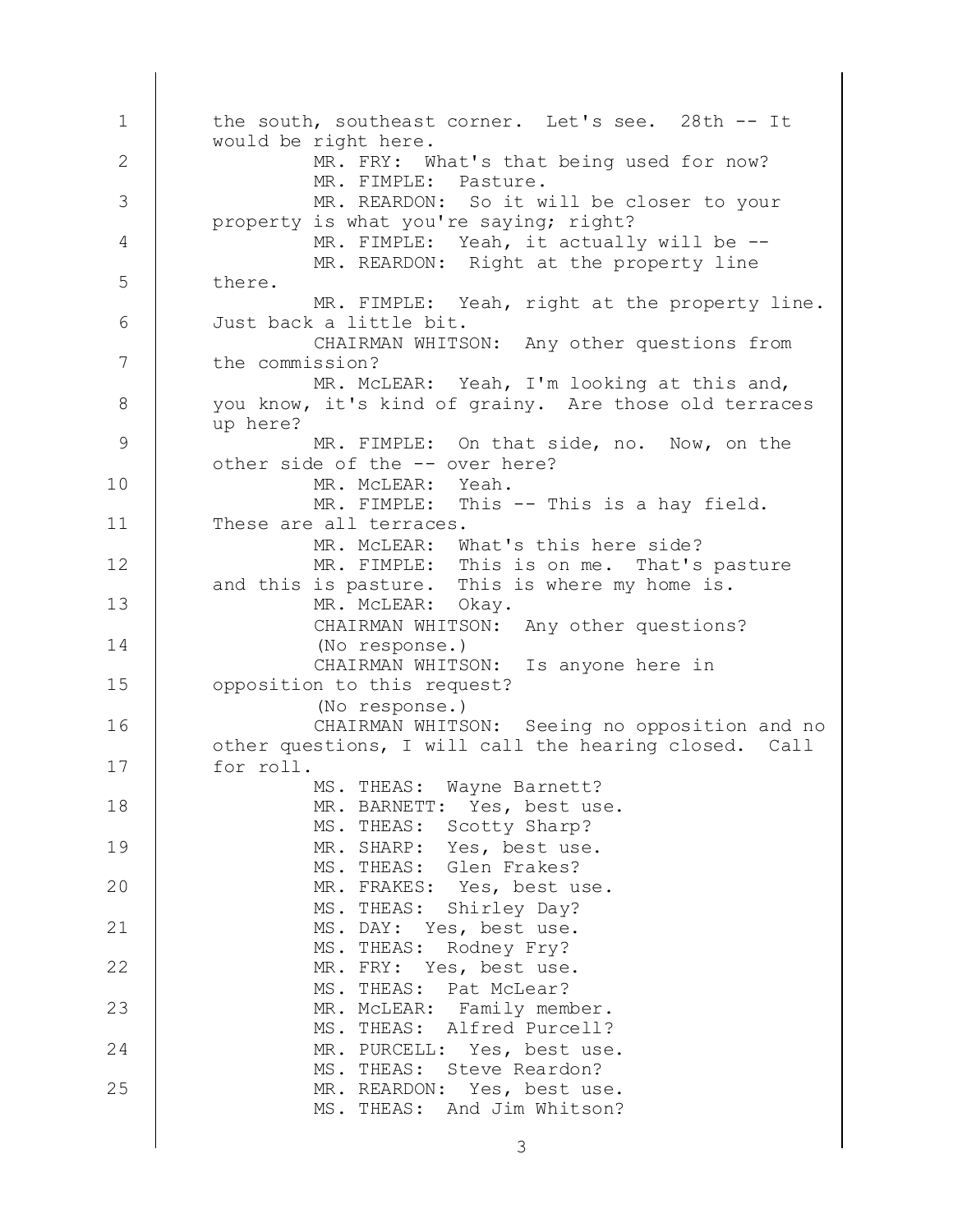(Brief interruption by the Reporter.) MR. PARR: All right. That's the county line there, and then we also own another -- (Mr. Parr approaches the board members.) MR. PARR: I've got a -- I don't know if you all can see it here. CHAIRMAN WHITSON: Where is it going to be on the property? MR. PARR: About 1,450 square feet. The outbuilding will be 40 x 60. CHAIRMAN WHITSON: -- or modular? How big are you looking to build? MR PARR: Yep. CHAIRMAN WHITSON: Okay. Is this going to be a stick built -- MR. PARR: Yes. CHAIRMAN WHITSON: Is this for your use or --MR. PARR: We're just looking to build a single family dwelling and outbuilding. CHAIRMAN WHITSON: Okay. MR. PARR: Justin Parr, 5409 Northwest Fox Hill Road, Parkville, Missouri 64152. CHAIRMAN WHITSON: We need your name and address for the record, please. UNIDENTIFIED GENTLEMAN: We're just building  $a$   $-$ CHAIRMAN WHITSON: Anyone here representing this request? Justin Parr appeared and addressed the board and the following proceedings were had: **ITEM #3** - A request by Justin parr, 5409 NW Fox Hill Road, Parkville, Missouri 64152, to obtain a conditional use permit to construct one (1) single family dwelling on a 9.92 m/l acre parcel located at SW Martin Road, DeKalb, MO 64440, all located in Section 35, Township 55, Range 36, of Buchanan County, Missouri. Chairman Whitson called Item #3 on the agenda. MR. FIMPLE: Thank you very much. CHAIRMAN WHITSON: Thank you. MR. FIMPLE: Okay. Okay. That did pass, so there is a 30-day appeal period, if anybody would, so we will be in contact with you on what you need to do next. CHAIRMAN WHITSON: Yes, family. 1 2 3 4 5 6 7 8 9 10 11 12 13 14 15 16 17 18 19 20 21 22 23 24 25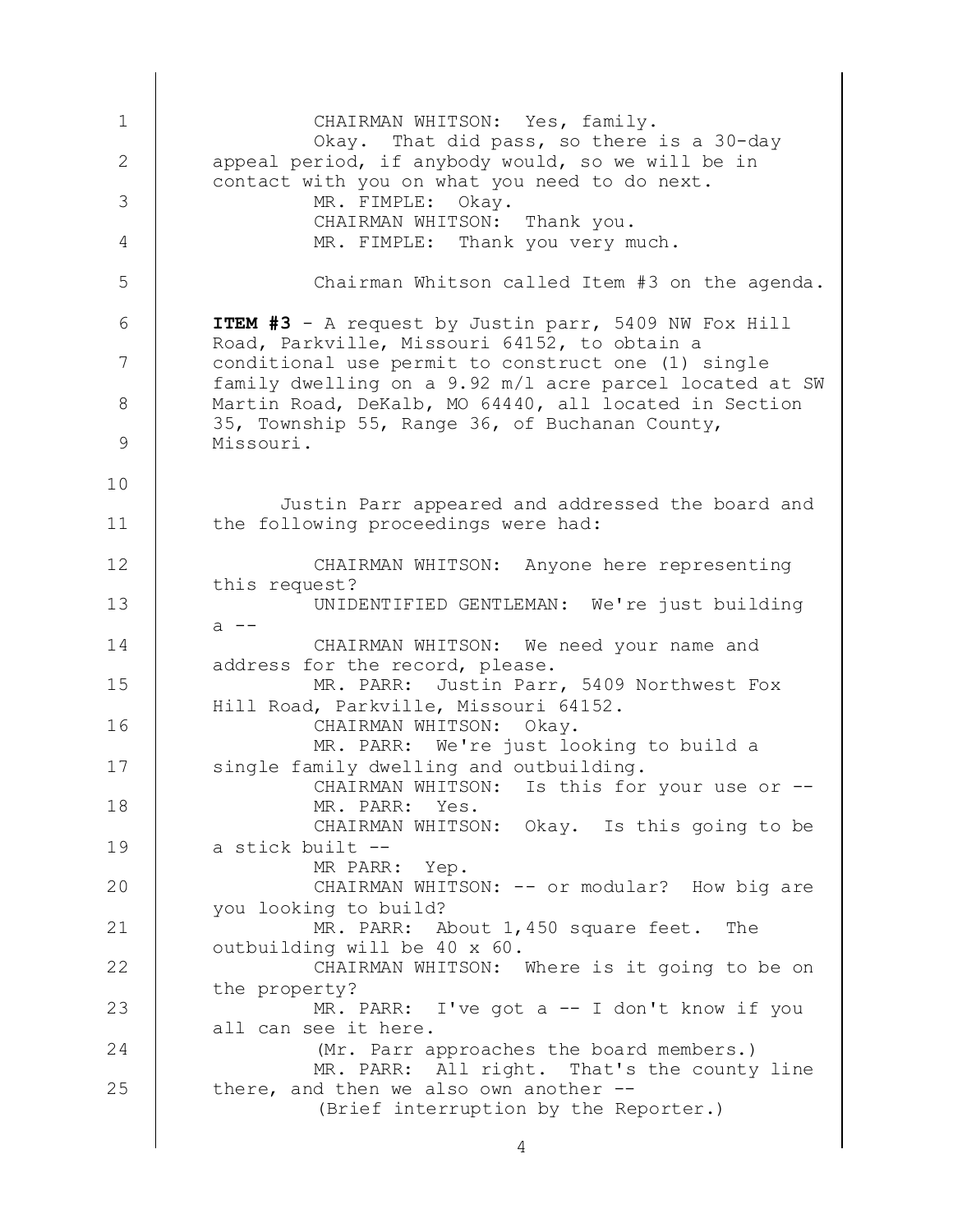CHAIRMAN WHITSON: So that would be something he'd have to take up with the SCS office. MR. McLEAR: Well, there's a -- there's a ten-year requirement on them from the day they're built. MR. PARR: That I -- Well, we weren't the ones that put them in. MR. McLEAR: Are those -- How old are those terraces? MR. PARR: It was at one point. We've owned it since 2020. It had been farmed previous to that for a couple of years. (Inaudible) had owned the ground. I think they had cattle in there at one point or another, but they had the property prior to selling it to us. MR. McLEAR: It looks to me like it's been farmed. Was it terraced? MR. PARR: It's a fallow field. MR. McLEAR: It's what? MR. PARR: Right now it's fallow field. MR. McLEAR: What's that ground being used for now? THE REPORTER: I'm writing this gentleman because he's the petitioner basically. CHAIRMAN WHITSON: We've got too much back noise so -- (Brief interruption by the Reporter.) CHAIRMAN WHITSON: We need to speak up because we're -- (Inaudible.) UNIDENTIFIED: On Nicholson? Is that where you are? MR. PARR: Yeah. MS. DAY: This is Platte down here. UNIDENTIFIED SPEAKER: Is this a home or -- MS. DAY: Yeah. UNIDENTIFIED SPEAKER: Yeah. MS. DAY: Platte County's this way. (Multiple people talking at once. Brief interruption by the Reporter.) MR. PARR: And then we own another adjoining 36 acres in Platte as well. I don't know if anybody else needs to see it. It -- CHAIRMAN WHITSON: Okay. MR. PARR: Right there. That's the driveway. That will be the outbuilding and the house there. CHAIRMAN WHITSON: We've got it outlined here. Where on this are you planning on building? MR. PARR: So this is the county line here. This is the 9.92 acres that we own in Buchanan. 1 2 3 4 5 6 7 8 9 10 11 12 13 14 15 16 17 18 19 20 21 22 23 24 25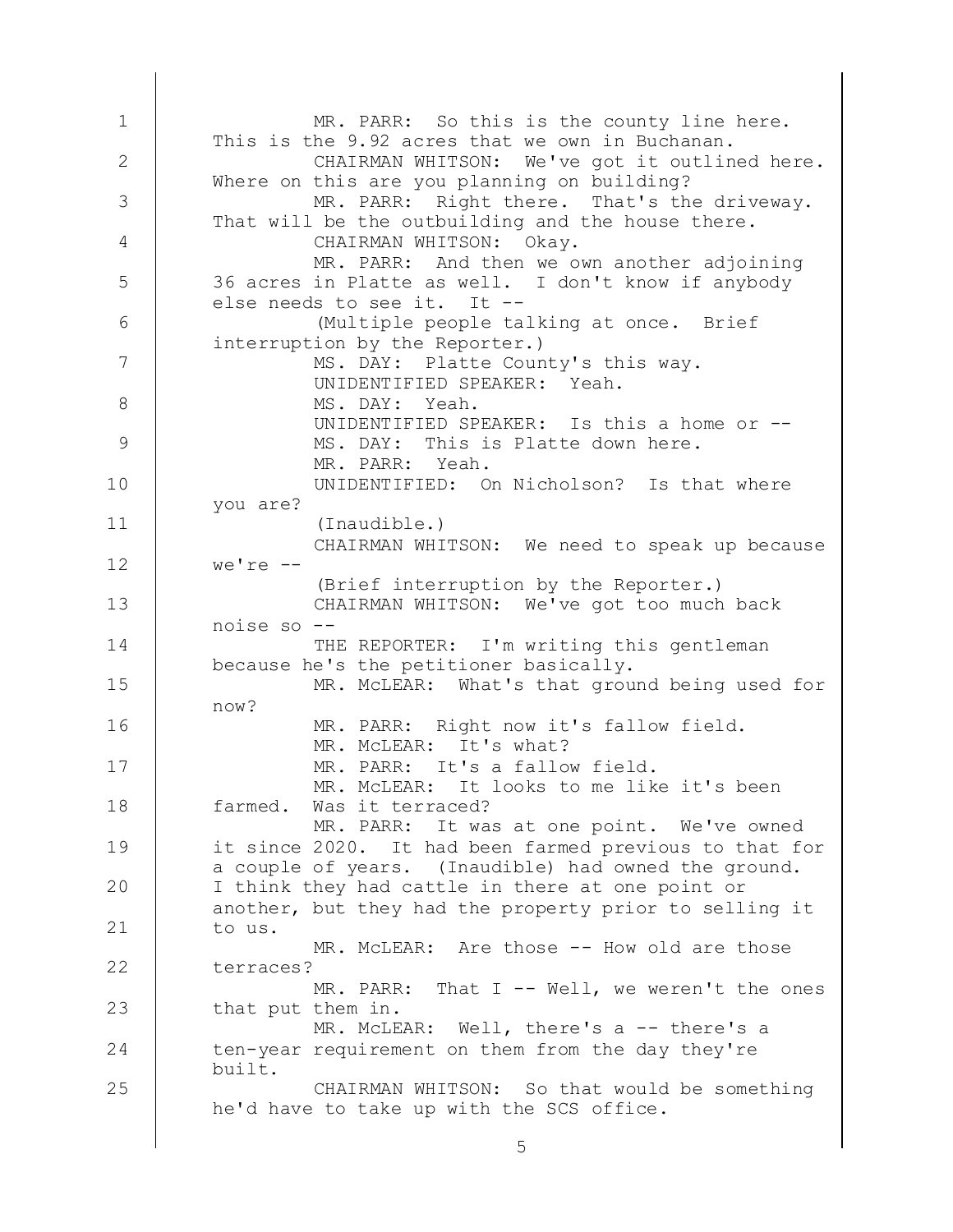MR. PARR: I've actually been doing some --We've been seeding warm season grasses in the back fields. Well, on the Platte portion, so I guess that's pretty much irrelevant. As far as the rest, that top MS. DAY: Yeah. MR. PARR: The rest of the property? MS. DAY: What's your plan -- What's your plan for the rest of the property? CHAIRMAN WHITSON: Questions? MR. PARR: Yeah, I mean, this is in Buchanan so this is where it's going to be. Do you guys need to see it? MR. BARNETT: Good deal. I like that. MR. PARR: Yep, yep. MR. BARNETT: So you'll be in Buchanan. CHAIRMAN WHITSON: Yeah. MS. DAY: That's fallow. MR. REARDON: Oh, okay. MR. PARR: Because that's the county line. MR. REARDON: If you already own all this, why are you separating 9 out? MR. PARR: Yes, sir. MR. REARDON: Would that be over in here, then? MR. PARR: Yeah, that's -- that's somebody else's property. MR. BARNETT: Yeah, that would be over in here. UNIDENTIFIED SPEAKER: No, that's the existing. MR. REARDON: So that's coming. MR. PARR: Yeah. That's the county line there. There's already an entrance right here on the tree line on Southwest Martin Road. Both this curve up there and that little square will be the outbuilding and then the home. MR. REARDON: Justin, would you show us what you have there? MR. PARR: Yes. Yeah. MR. FRAKES: Is that Brad back there, too. MR. McLEAR: No. It's a piece of farm ground and it's a live terrace. I have a vote no or yes. CHAIRMAN WHITSON: Well, we don't have any power over the SCS, for one thing. MR. McLEAR: Yeah, but why not ask that question now and save a lot of trouble? CHAIRMAN WHITSON: That would be something that would have to go before the SCS office, if it's been -- MR. McLEAR: Do what? 1 2 3 4 5 6 7 8 9 10 11 12 13 14 15 16 17 18 19 20 21 22 23 24 25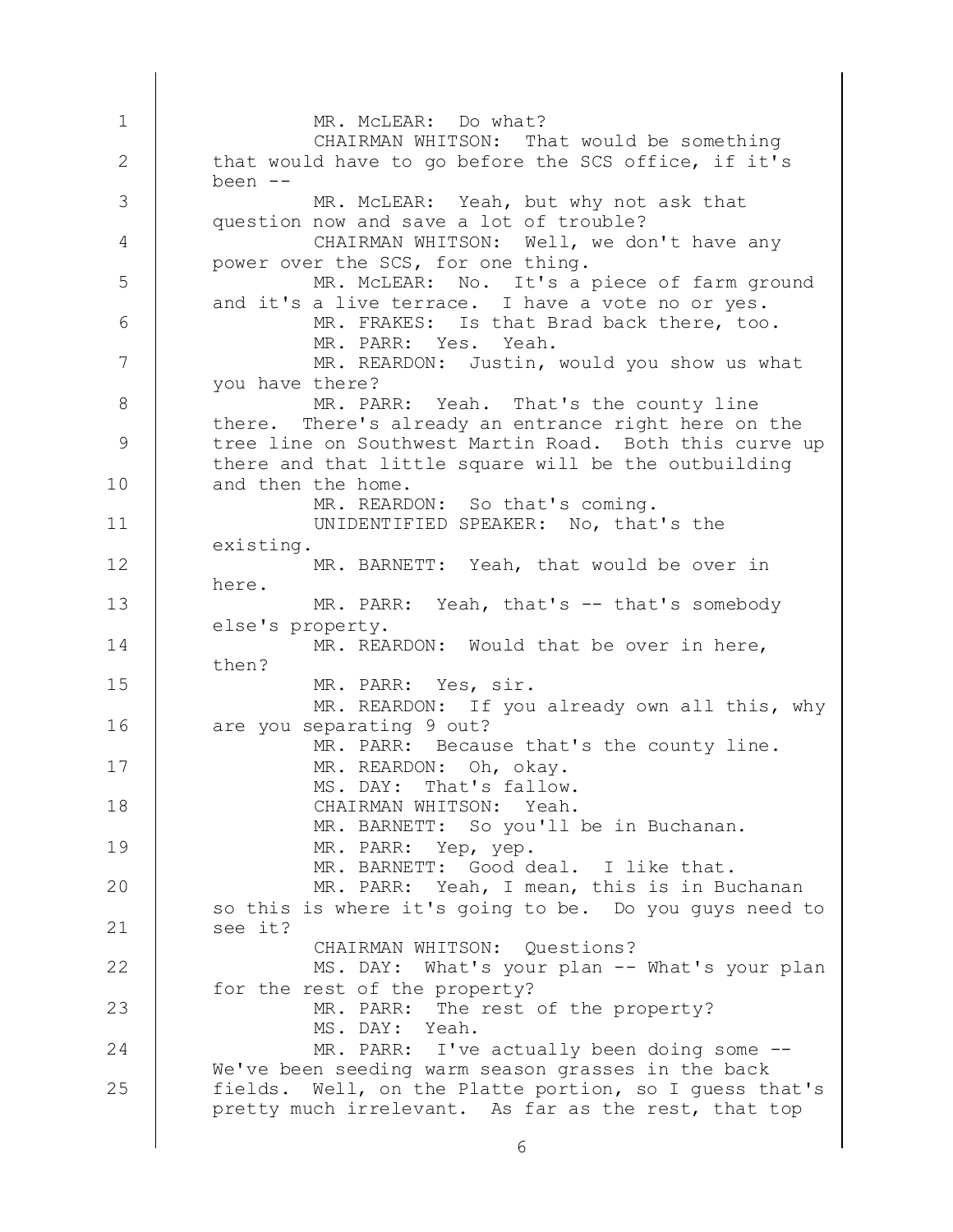MR. PARR: No, it's irrigated right now. I've already had -- We've already looked out there with the builder and the person that's doing the driveway to MR. McLEAR: Is your house going to have any impact -- I mean, I guess you already said where you thought you were going to put it  $-$ - on the terraces and the water work -- and the water runoff? CHAIRMAN WHITSON: Two years. MR. SHARP: Yeah. CHAIRMAN WHITSON: Well, 2020. '20 and '21 and  $--$ MR. FRAKES: That's a year. MR. SHARP: Yeah, it hasn't been farmed since 2020. CHAIRMAN WHITSON: But it hasn't been farmed since 2020. MR. SHARP: Well, they put it all in -- For several years the south end where this little neck is, it was in -- Ed Jenkins owned it for several years and he had pasture, and then it got broke out to row crop and stuff. MR. FRAKES: Pastures or whatever? MS. SHARP: Uh -- MR. FRAKES: When's the last time he's ever tried to row crop in there? MR. SHARP: It's a pretty thin piece right there. With the grass terrace, pretty thin piece. MR. PUMMELL: Okay. I just figured it may help Pat make a decision, all what he wanted. MR. SHARP: It's pretty thin. MR. PUMMELL: Pat's question is if it is being farmed. MS. DAY: Mm-hmm. UNIDENTIFIED SPEAKER: Yeah. MR. SHARP: He owns a combine. UNIDENTIFIED SPEAKER: Yeah. UNIDENTIFIED SPEAKER: Do you remember John Meyer? MR. SHARP: It's John Meyer. MR. PUMMELL: You said you know exactly where it's at. Maybe you can clarify with Pat if it's been farmed or his interest on that or -- MR. SHARP: Yep. MR. PUMMELL: Scotty? terrace, that will be actually to the west of the house. We've actually got rid of some of the brome in there and reseeded with pollinator habitat and probably looking to do something similar with that lower terrace that's closest to Southwest Martin Road. But basically we're just doing habitat work. 1 2 3 4 5 6 7 8 9 10 11 12 13 14 15 16 17 18 19 20 21 22 23 24 25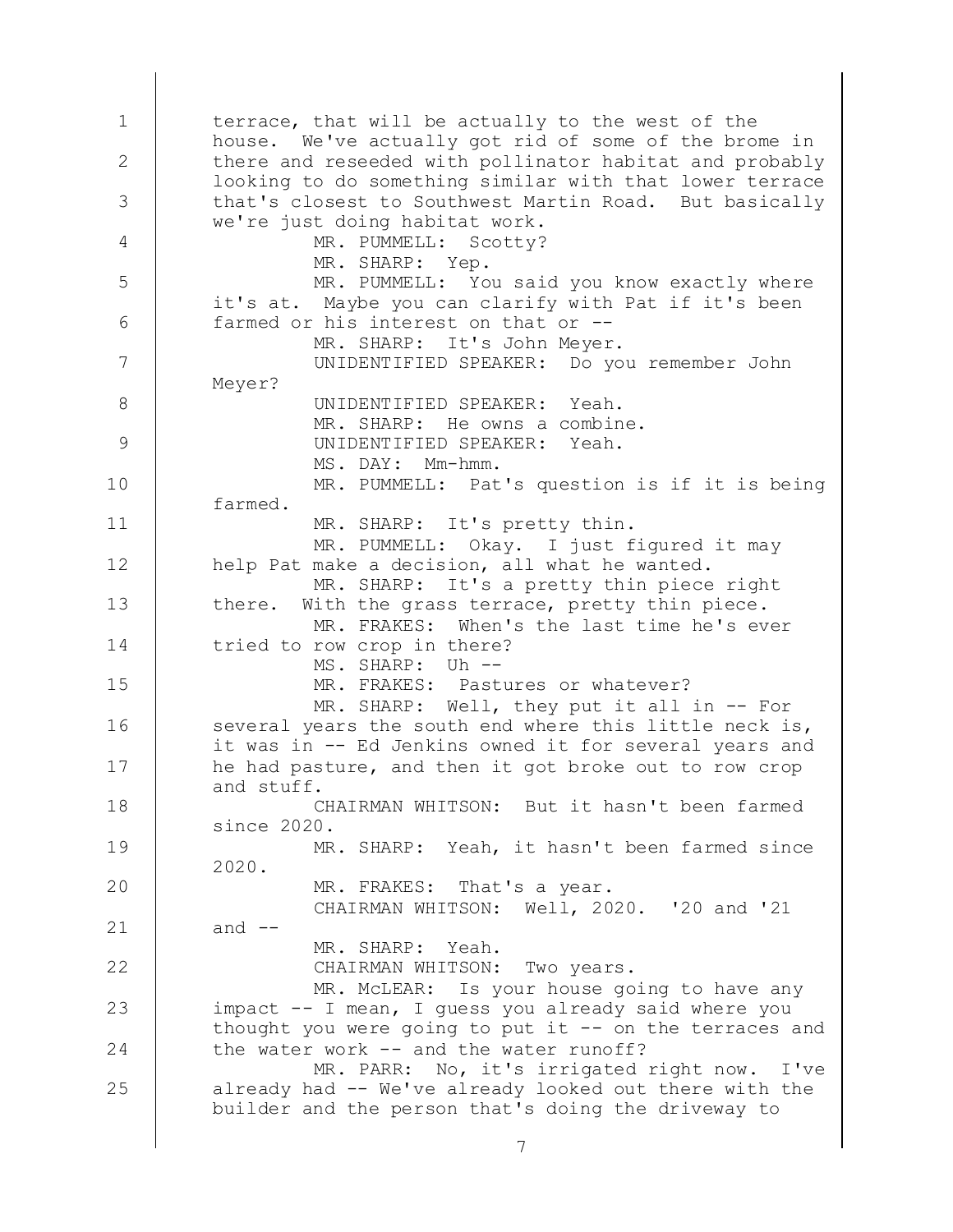Discussion ensued. Glen Frakes made a request to mark with dots on maps exactly where someone would build. Commissioner Lee Sawyer updated the Board on the Buchanan County Comprehensive Plan. Copies of a draft of the plan was handed out to the Board members. A vote was taken and the motion carried. Shirley Day made the motion. Glen Frakes seconded. Chairman Whitson asked for a motion to table Item #1 until the next meeting. MR. PARR: Thank you. Well, that did pass so we will be in touch with you on what you need to do next. CHAIRMAN WHITSON: Yes, best use. MS. THEAS: And Jim Whitson? MR. REARDON: Yes, best use. MS. THEAS: Steve Reardon? MR. PURCELL: Yes, best use. MS. THEAS: Alfred Purcell? MR. McLEAR: No, it's farm ground. MS. THEAS: Pat McLear? MR. FRY: Yes, best use. MS. THEAS: Rodney Fry? MS. DAY: Okay. CHAIRMAN WHITSON: Not now. We've already started this. We could have earlier but -- MS. DAY: Yes. Can they put a condition on it that it not be divided again? MS. THEAS: Shirley Day? MR. FRAKES: Yes, best use. MS. THEAS: Glen Frakes? MR. SHARP: Yes, best use. MS. THEAS: Scotty Sharp? MR. BARNETT: Yes, compatible. MS. THEAS: Wayne Barnett? CHAIRMAN WHITSON: Seeing no opposition and hearing no other questions, I will call the hearing closed and call for roll. (No response.) CHAIRMAN WHITSON: Is there anyone here in opposition to this request? (No response.) CHAIRMAN WHITSON: Any other questions? make sure we don't have to adjust any of the irrigation. It works favorably for the way that we designed that driveway. 1 2 3 4 5 6 7 8 9 10 11 12 13 14 15 16 17 18 19 20 21 22 23 24 25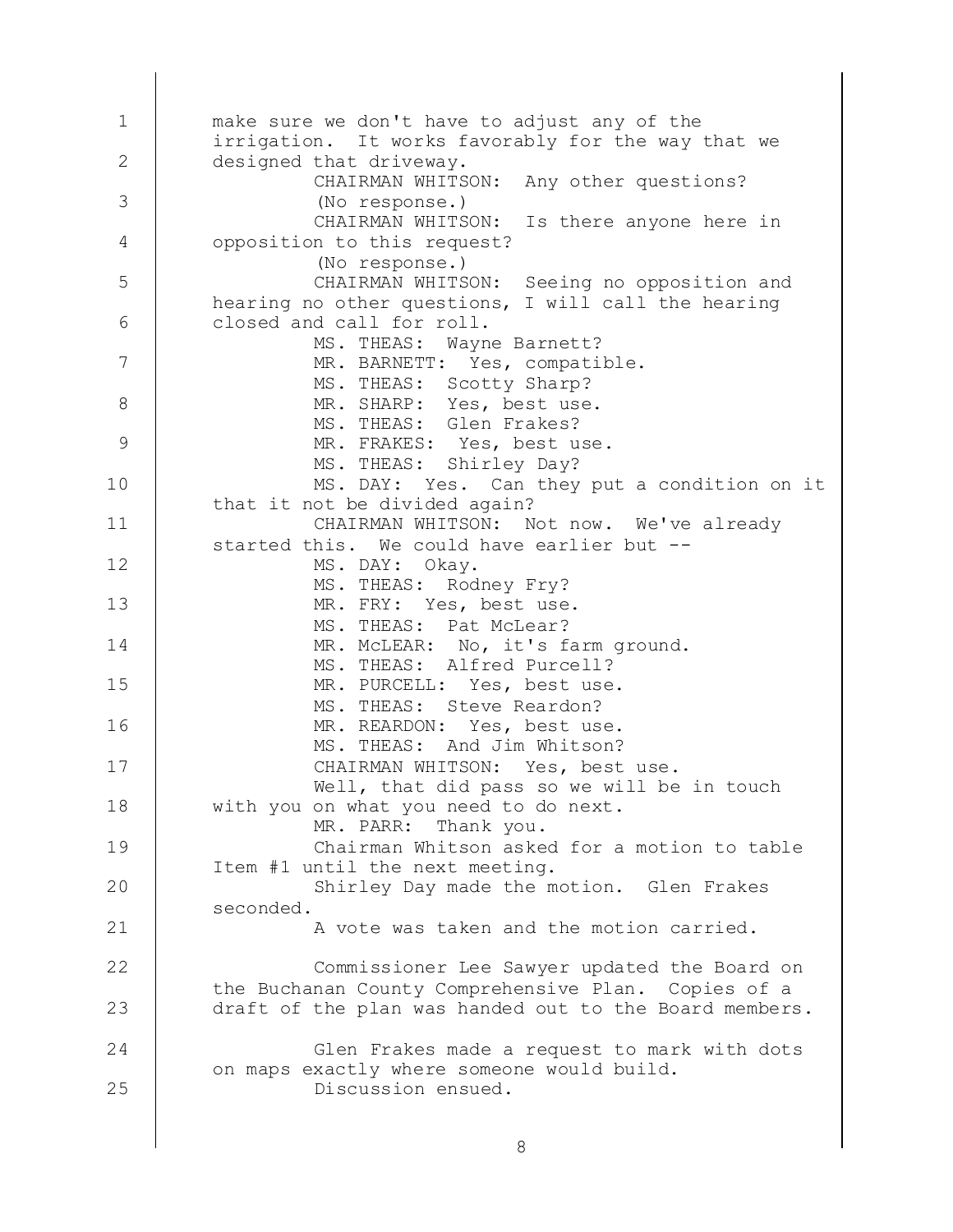(Meeting was adjourned.) Alfred Purcell made the motion. Glen Frakes seconded. Chairman Whitson asked for a motion to adjourn the meeting. Discussion ensued. Ryan Pummell discussed having to have soil morphologies before construction begins and that building sites cannot be moved based on obtaining those soil morphologies. Commissioner Sawyer addressed working with GIS to pinpoint areas of build. Pat McLear discussed recipients needing to build where they say they are going to and not somewhere else.